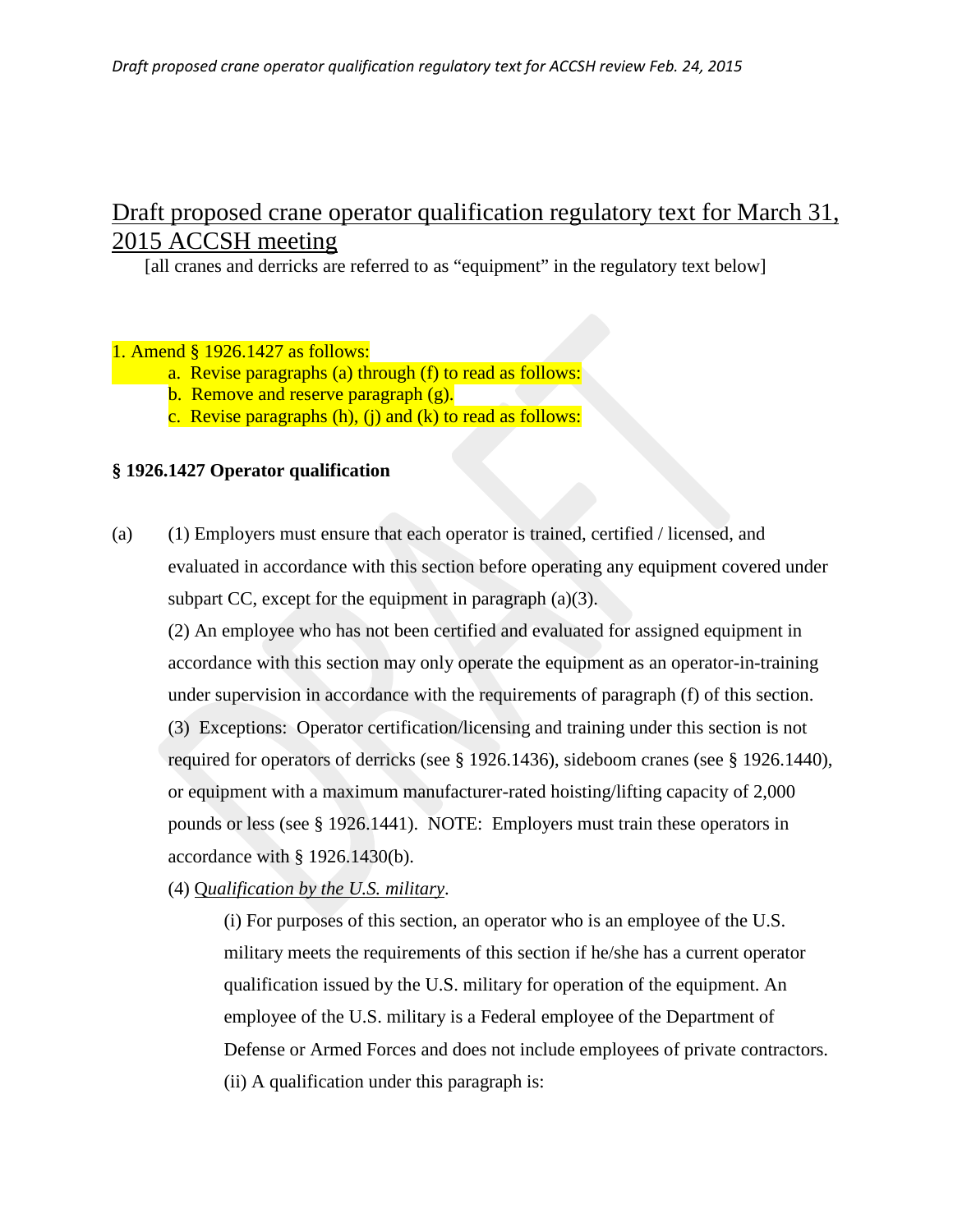(A) Not portable. Such a qualification meets the requirements of paragraph (a) of this section only where the operator is employed by (and operating the equipment for) the employer that issued the qualification. (B) Valid for the period of time stipulated by the issuing entity.

(5) The employer must provide certification at no cost to employees.

#### (b) Evaluation.

(1) The employer must ensure that each operator is evaluated with respect to each equipment that the operator will use by an individual who has the knowledge, training, and experience necessary to assess equipment operators.

(2) Through the evaluation, the employer must ensure that the operator candidate:

(i) has the skills necessary to operate the equipment safely, including those specific to the equipment's operational aids and software, the size and configuration of the equipment (including its lifting capacity, boom length, luffing jib, and counterweight set-up);

(ii) has the knowledge and judgment to make sound determinations regarding equipment operations;

- (iii) can apply the equipment's load charts and the manufacturer's procedures;
- (iv) can perform the type of hoisting activities required for assigned work (e.g.,
- blind lifts, personnel hoisting, multi-crane lifts, etc.); and

(v) has demonstrated competency in the following areas, as applicable:

- (A)Signaling;
- (B) Set-up
- (C) Assembly/Disassembly;
- (D)Driving;
- (E) Inspection;
- (F) Maintenance;
- (G)Operational aids; and
- (H)Shutdown.
- (3) The evaluation must include observation of the candidate operating the equipment.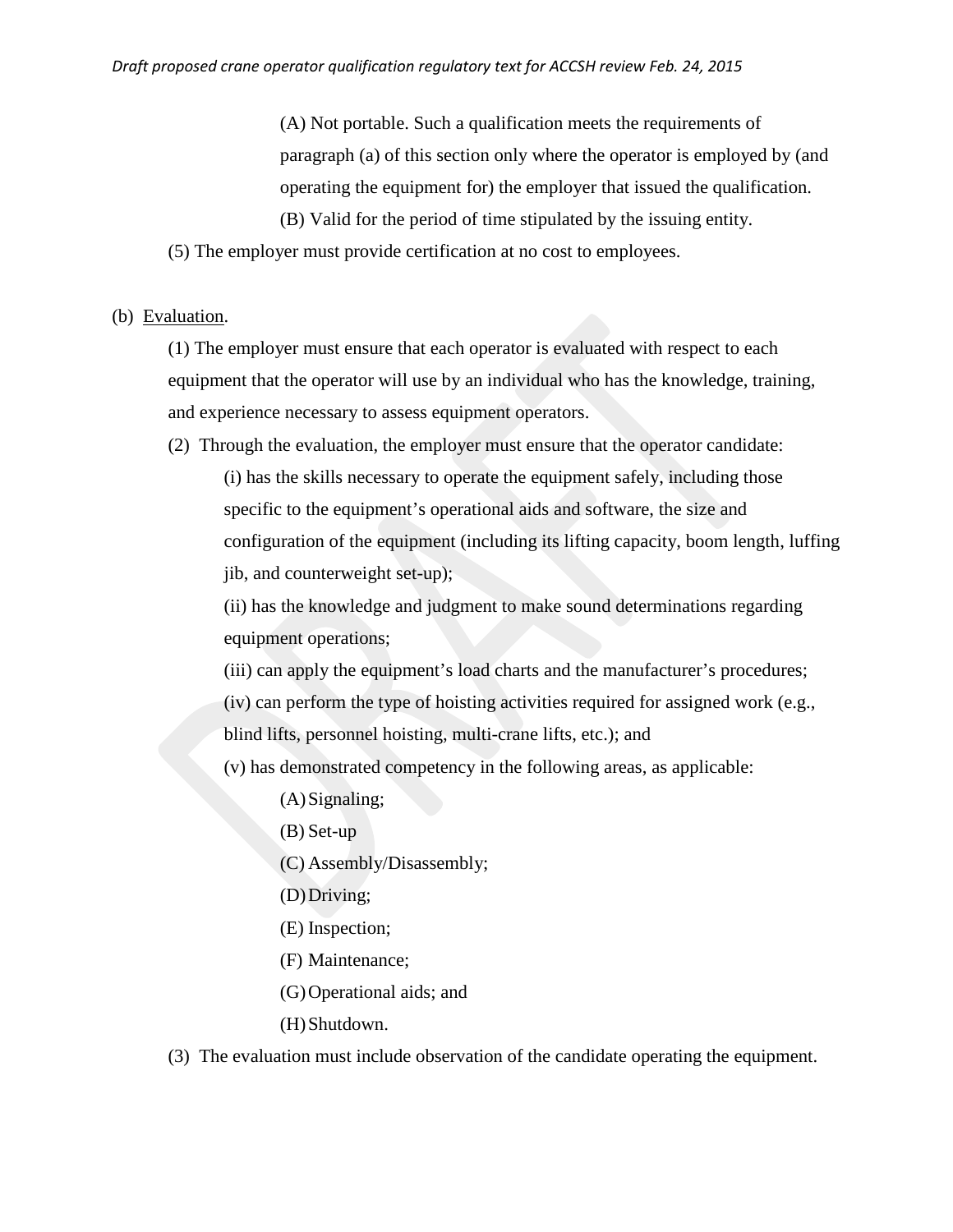(4) Annual re-evaluation. The employer must review each operator's performance annually to ensure that the operator remains capable of operating the equipment safely. (5) Re-evaluation. In addition to the annual re-evaluation, the employer must re-evaluate an operator whenever:

(i) The operator operates the equipment in an unsafe manner; or

(ii) The operator has not operated that equipment within the last six months. (6) Documentation. The employer must document the completion of the evaluation as specified in Appendix D, as well as the completion of the annual re-evaluation and any re-evaluations. This document must specify the equipment on which the operator has been evaluated. The employer must provide a copy of the document to the operator and also make it immediately available at the worksite.

#### (c) *Certification by an accredited crane operator testing organization*.

(1) For a testing organization to be considered accredited to certify operators under this subpart, it must:

(i) Be accredited by a nationally recognized accrediting agency based on that agency's determination that industry recognized criteria for written testing materials, practical examinations, test administration, grading, facilities/equipment and personnel have been met.

(ii) Administer written and practical tests that:

(A) Assess the operator applicant regarding, at a minimum, the knowledge and skills listed in Part A of Appendix C for this subpart.

(B) Provide certification(s) based on the type of equipment.

(iii) Have procedures for operators to re-apply and be re-tested in the event an operator applicant fails a test or is decertified.

(iv) Have testing procedures for recertification designed to ensure that the operator continues to meet the technical knowledge and skills requirements in Appendix C.

(v) Have its accreditation reviewed by the nationally recognized accrediting agency at least every three years.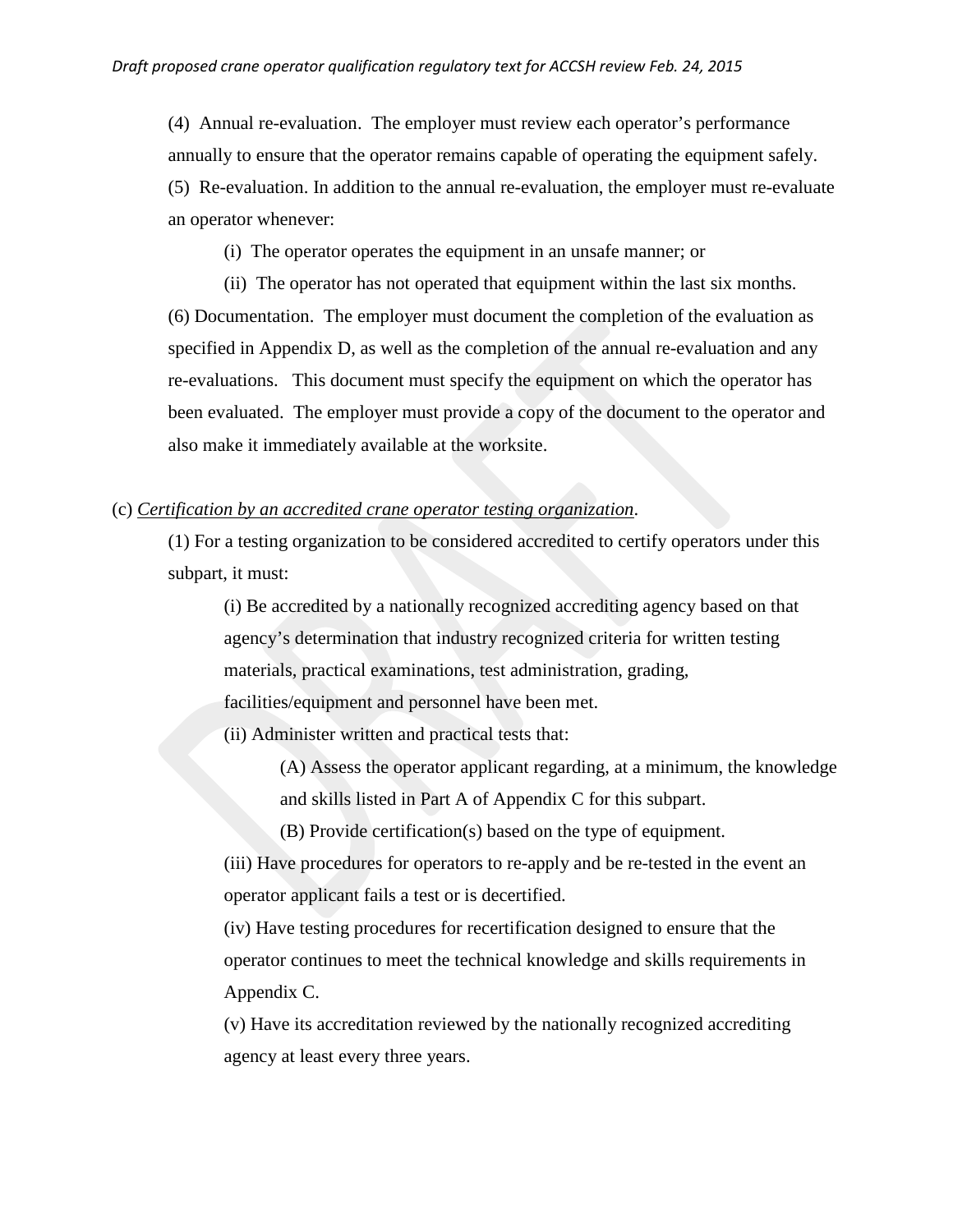(2) An operator will be deemed certified to operate a particular piece of equipment if the operator is certified under paragraph (c) of this section for that type of equipment. If no accredited testing agency offers certification examinations for a particular type of equipment, an operator will be deemed certified to operate that equipment if the operator has been certified for the type that is most similar to that equipment and for which a certification examination is available. The operator's certificate must state the type of equipment for which the operator is certified.

(3) Under this section, a testing entity is permitted to provide training as well as testing services as long as the criteria of the applicable accrediting agency (in the option selected) for an organization providing both services are met.

(4) A certification issued under this paragraph is valid for 5 years.

(d) Licensing by a government entity.

(1) For crane operations that occur within a state or locality that issues operator licenses for equipment covered by this subpart in accordance with the criteria in this paragraph (d), employers must ensure that their operators are licensed by that entity.

(2) *Licensing criteria*.

(i) The requirements for obtaining the license include an assessment, by written and practical tests, of the operator applicant regarding, at a minimum, the knowledge and skills listed in Part A of Appendix C for this subpart.

(ii) The testing meets industry recognized criteria for written testing materials, practical examinations, test administration, grading, facilities/equipment and personnel.

(iii) The government authority that oversees the licensing department/office, has determined that the requirements in paragraphs  $(d)(2)(i)$  and  $(ii)$  of this section have been met.

(iv) The licensing department/office has testing procedures for re-licensing designed to ensure that the operator continues to meet the technical knowledge and skills requirements in Appendix C for this subpart.

(v) The license must specify the type of equipment for which the individual is licensed.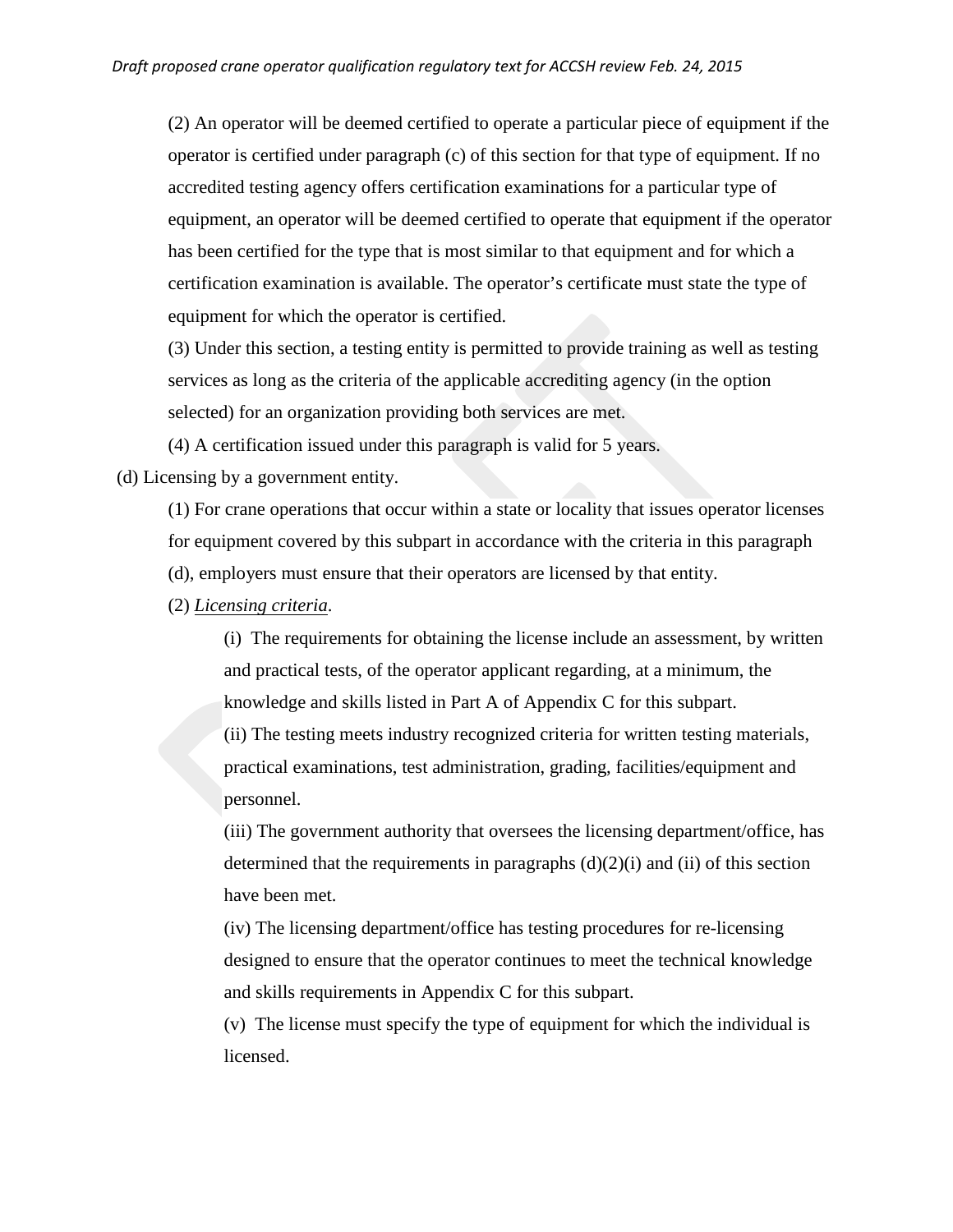(3) A license issued by a State or local government that meets the requirements of this section:

(i) meets the operator licensing requirements of this section only within the jurisdiction of the government entity.

(ii) is valid for the period of time stipulated by the licensing department/office, but no longer than 5 years.

(e) *Audited employer program*. An employer's program that meets the following requirements satisfies the certification requirement in paragraph (a) of this section:

(1) The written and practical tests must be either:

\* \* \*

(ii) Approved by an auditor in accordance with the following requirements:

(A) The auditor is certified to evaluate such tests by an accredited crane operator testing organization (see paragraph (c) of this section).

\* \* \*

\* \* \*

(C) The approval must be based on the auditor's determination that the written and practical tests meet nationally recognized test development criteria and are valid and reliable in assessing the operator applicants regarding, at a minimum, the knowledge and skills listed in Part A of Appendix C.

\* \* \*

(4) The employer program must have testing procedures for re-qualification designed to ensure that the operator continues to meet the technical knowledge and skills requirements in Part A of Appendix C. The re-qualification procedures must be audited in accordance with paragraphs  $(e)(1)$  and  $(2)$  of this section.

\* \* \* \* \*

(f) *Operator training*. The employer must provide each operator with sufficient training, through a combination of formal and practical instruction, to ensure that the operator possesses the understanding, knowledge, and skills necessary to operate the equipment safely for each activity that the operator will perform.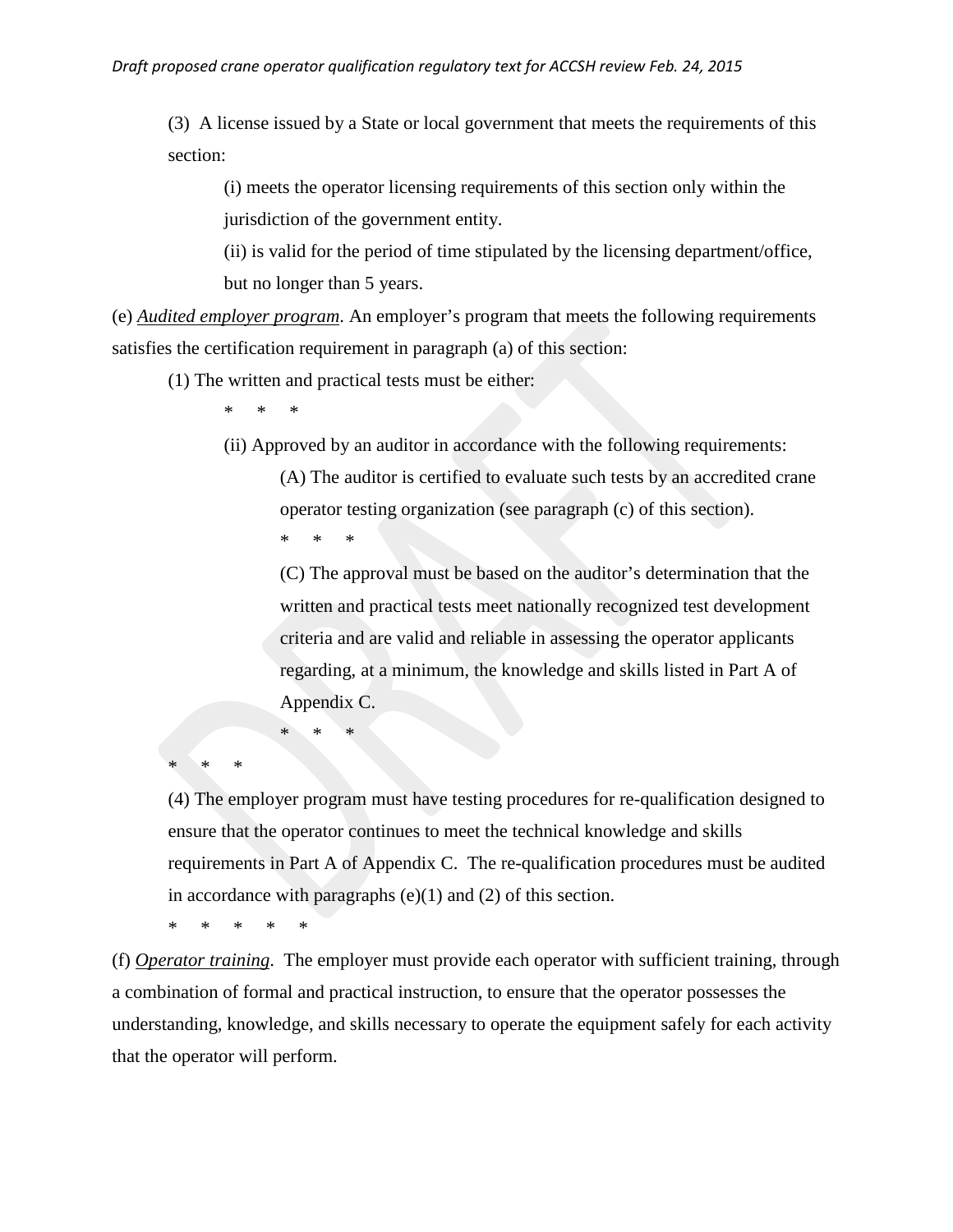(1) The employer must provide instruction on the subjects in Appendix C to the operator-in-training.

(2) The operator-in-training must be continuously monitored by a trainer while operating equipment.

- (3) The employer may only assign tasks within the operator-in-training's ability.
- (4) The employer must train the operator-in-training in the requirements of this section.
- (5) Each trainer must:
	- (i) be an employee or agent of the operator-in-training's employer;

(ii) have the knowledge, training, and experience necessary to direct the operatorin-training on the equipment in use; and

(iii) perform no tasks that diminish the ability to monitor the operator-in-training.

(6) The trainer and the operator-in-training must be in each other's direct line of sight. They must communicate verbally or by hand signals. For tower cranes, the trainer and the operator-in-training must be in direct communication with each other.

(7) The employer must document the training and ensure that a copy is immediately available at the worksite.

### (g) [*Reserved.]*

### (h) *Language and Literacy Requirements*.

### \* \* \*

(2) Tests under this section may be administered in any language the operator candidate understands, and the operator's certificate must note the language in which the test was given.

The employer must prohibit an operator from operating equipment that is not furnished with materials required by this subpart that are written in the language in which the operator was tested during certification.

#### (i) [*Reserved.]*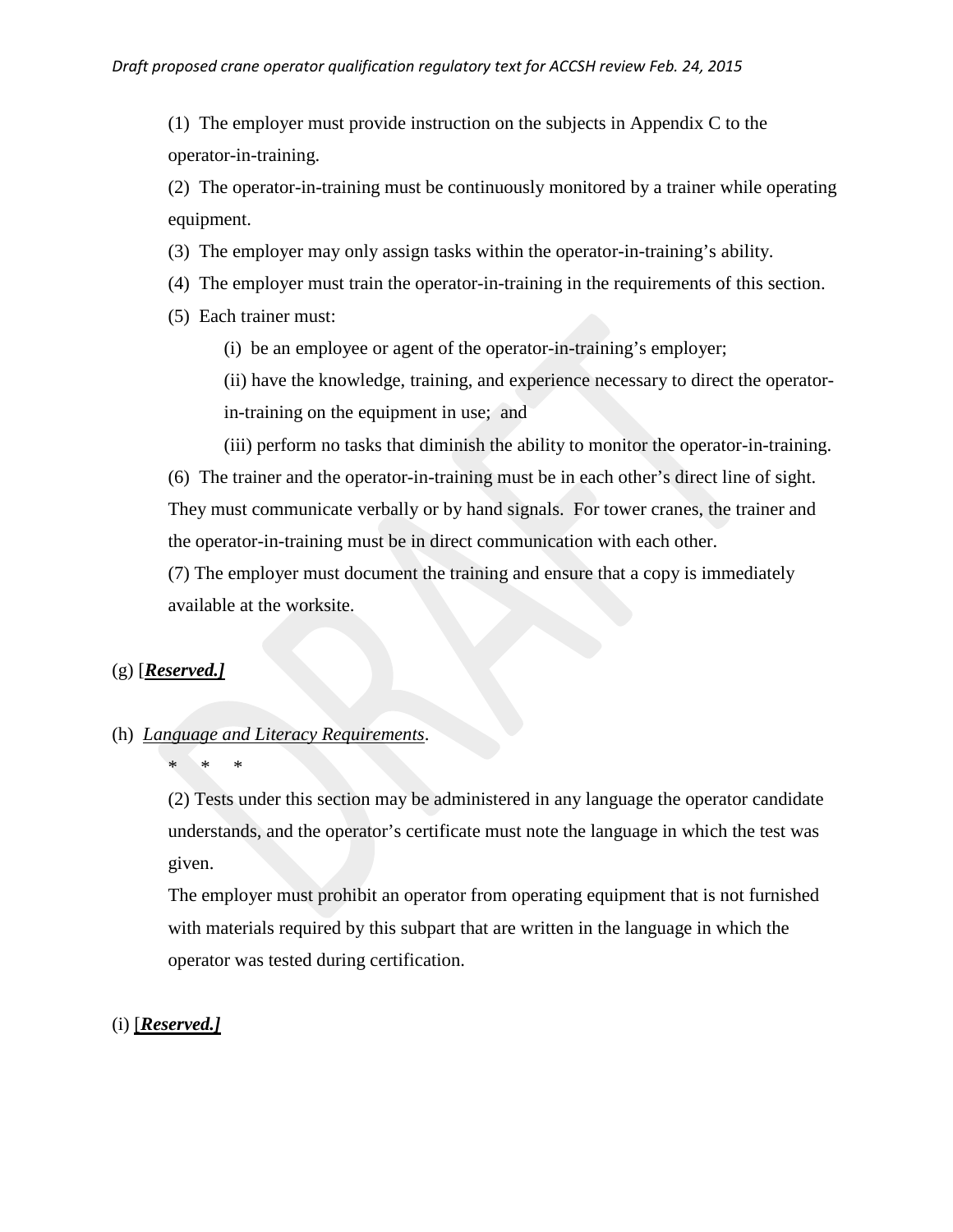(j) *Controlling entity.* In addition to fulfilling its other duties under the OSH Act, a controlling entity who authorizes equipment to be used, but does not directly employ the operator, must ensure prior to operation that the operator:

(1) has documentation specified in Appendix D showing that he or she has been evaluated and certified in accordance with this standard for the equipment to be operated; or

(2) is an operator-in-training who will be continuously monitored by a trainer; or

(3) the controlling entity evaluates the operator per paragraph (b) of this section.

(k) The certification requirements in this section are applicable November 10, 2017.

2. Amend § 1926.1430 by revising paragraphs  $(c)(1)$  and  $(c)(2)$  to read as follows:

### **§ 1926.1430 Training.**

\* \* \* \* \*

(c) *Operators*.

(1) The employer must train each operator and operator-in-training on the safe operation of the equipment the operator will be using in accordance with §1926.1427(a) and (f). (2) Operators excepted from the requirements of §1926.1427. The employer must train each operator covered under the exception of  $\S 1926.1427(a)(3)$  on the safe operation of the equipment the operator will be using.

3. Amend § 1926.1436 by revising paragraph (q) to read as follows:

### **§ 1926.1436 Derricks.**

\* \* \* \* \*

(q) *Qualification and Training.* The employer must train each operator of a derrick on the safe operation of equipment the individual will operate. Section 1926.1427 of this subpart (Operator qualification) does not apply, except for the evaluation requirements of  $\S$  1926.1427(b).

4. Amend § 1926.1440 by revising paragraph (a) to read as follows:

### **§ 1926.1440 Derricks.**

\* \* \* \* \*

(a) The provisions of this standard apply, except § 1926.1420 (Ground conditions), § 1926.1415 (Safety devices), § 1926.1416 (Operational aids), and § 1926.1427 (Operator qualification and certification) paragraphs (a) and (c)-(k). Section 1926.1427(b) (Evaluation) applies.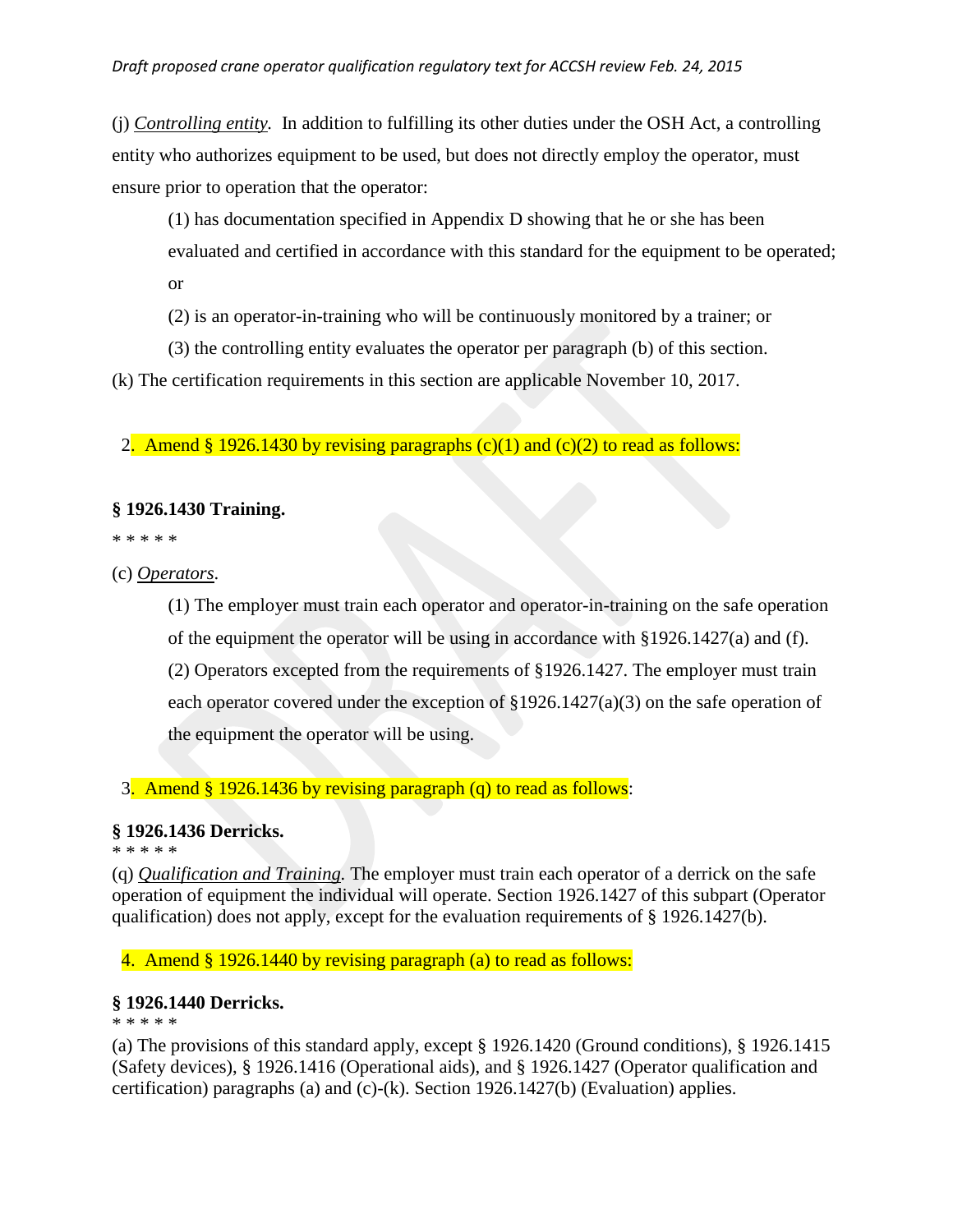### 5. Amend § 1926.1441 by revising paragraph (a) to read as follows:

#### **§ 1926.1441 Equipment**

\* \* \* \* \*

(a) The employer using this equipment must comply with the following provisions of this subpart: § 1926.1400 (Scope); § 1926.1401 (Definitions); § 1926.1402 (Ground conditions); § 1926.1403 (Assembly/disassembly—selection of manufacturer or employer procedures); § 1926.1406 (Assembly/disassembly—employer procedures); §§ 1926.1407 through 1926.1411 (Power line safety); § 1926.1412(c) (Post-assembly); §§ 1926.1413 through 1926.1414 (Wire rope); § 1926.1418 (Authority to stop operation); §§ 1926.1419 through 1926.1422 (Signals); § 1926.1423 (Fall protection); § 1926.1425 (Keeping clear of the load) (except for § 1926.1425(c)(3) (qualified rigger)); § 1926.1426 (Free fall and controlled load lowering); § 1926.1427(b) (Evaluation); § 1926.1432 (Multiple crane/derrick lifts—supplemental requirements); § 1926.1434 (Equipment modifications); § 1926.1435 (Tower cranes); § 1926.1436 (Derricks); § 1926.1437 (Floating cranes/derricks and land cranes/derricks on barges); § 1926.1438 (Overhead & gantry cranes).

### **Appendix C to Subpart CC OF PART 1926—Certification Criteria**

Part A Qualifications and certifications must be based, at a minimum, on the following: (1) A determination through a written test that:

(i) The individual knows the information necessary for safe operation of the specific type of equipment the individual will operate, including all of the following:

(A) The controls and operational/performance characteristics.

(B) Use of, and the ability to calculate (manually or with a calculator),

load/capacity information on a variety of configurations of the equipment.

(C) Procedures for preventing and responding to power line contact.

(D) Technical knowledge similar to the subject matter criteria listed in Part B of this Appendix applicable to the specific type of equipment the individual will operate. Use of the Part B criteria meets the requirements of this provision. (E) Technical knowledge applicable to:

(1) The suitability of the supporting ground and surface to handle expected loads.

(2) Site hazards.

(3) Site access.

(F) This subpart, including applicable incorporated materials.

(ii) The individual is able to read and locate relevant information in the equipment manual and other materials containing information referred to in Part  $A(1)(i)$  of this Appendix.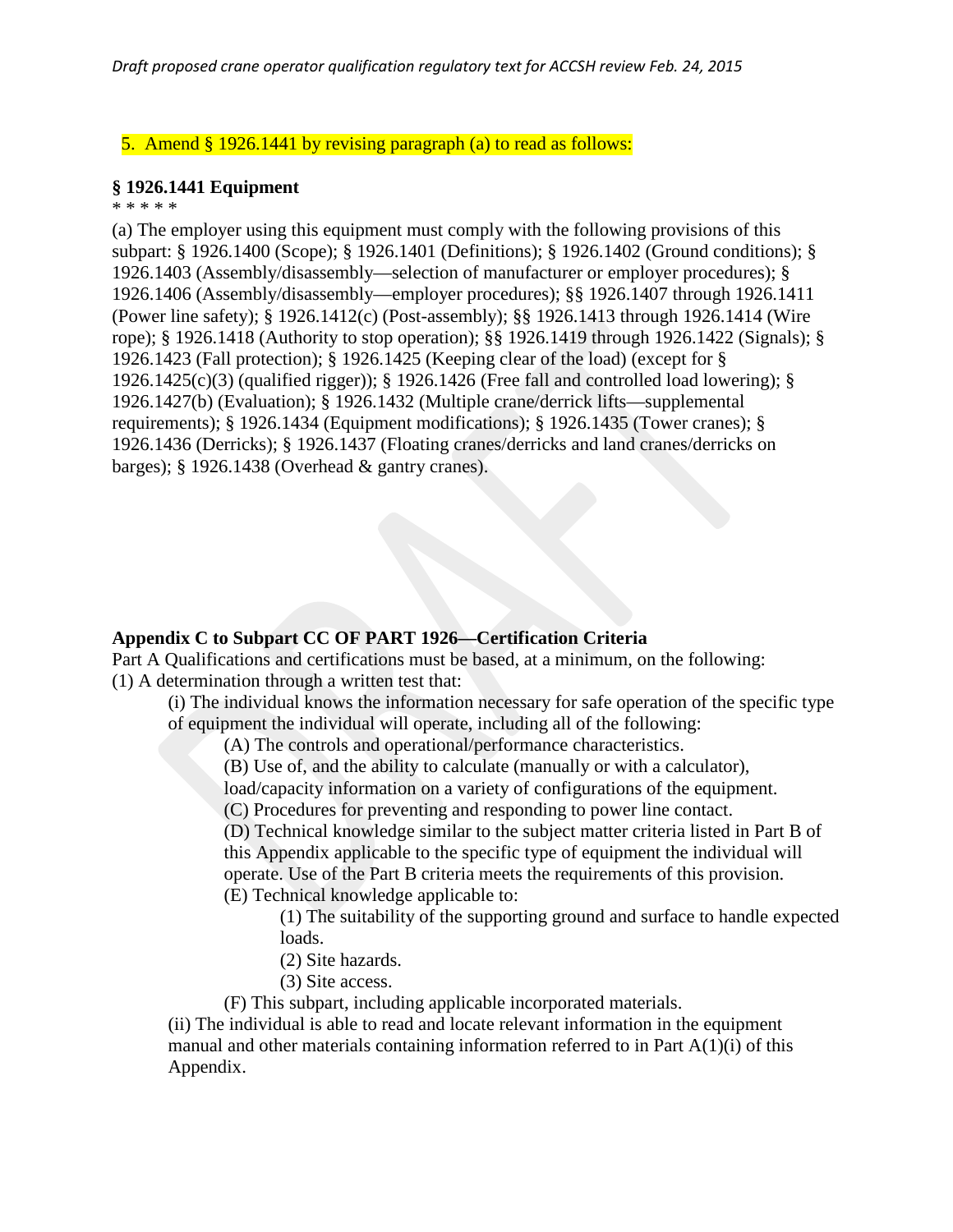(2) A determination through a practical test that the individual has the skills necessary for safe operation of the equipment, including the following:

(i) Ability to recognize, from visual and auditory observation, the items listed in § 1926.1412(d) (shift inspection).

(ii) Operational and maneuvering skills.

(iii) Application of load chart information.

(iv) Application of safe shut-down and securing procedures.

PART B Operator Certification: Written Examination: Technical Knowledge Criteria Part B of this Appendix contains information for employers, accredited testing organizations, auditors and government entities developing criteria for a written examination to test an individual's technical knowledge relating to the operation of cranes. (a) General technical information.

(1) The functions and limitations of the crane and attachments.

(2) Wire rope:

(i) Background information necessary to understand the inspection and removal from service criteria in § 1926.1413 and § 1926.1414.

(ii) Capacity and when multi-part rope is needed.

(iii) Relationship between line pull and safe working load.

(iv) How to determine the manufacturer's recommended rope for the crane.

(3) Rigging devices and their use, such as:

(i) Slings.

(ii) Spreaders.

(iii) Lifting beams.

(iv) Wire rope fittings, such as clips, shackles and wedge sockets.

(v) Saddles (softeners).

(vi) Clamps (beams).

(4) The technical limitations of protective measures against electrical hazards:

(i) Grounding.

(ii) Proximity warning devices.

(iii) Insulated links.

(iv) Boom cages.

(v) Proximity to electric power lines, radii, and microwave structures.

(5) The effects of load share and load transfer in multi-crane lifts.

(6) Basic crane terms.

(7) The basics of machine power flow systems.

(i) Mechanical.

(ii) Electrical.

(iii) Pneumatic.

(iv) Hydraulic.

(v) Combination.

(8) The significance of the instruments and gauge readings.

(9) The effects of thermal expansion and contraction in hydraulic cylinders.

(10) Background information necessary to understand the requirements of pre-operation and inspection.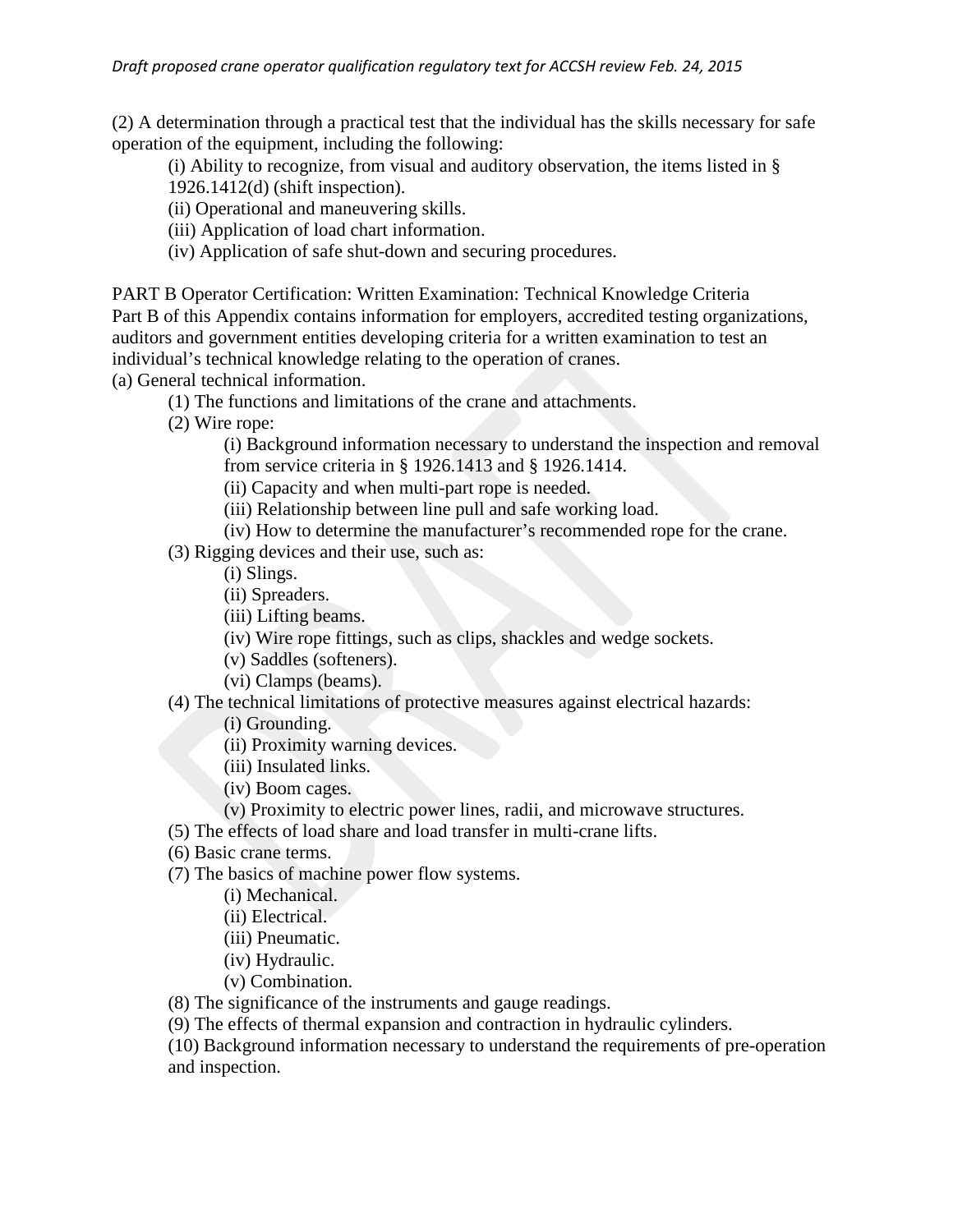(11) How to use the safety devices and operational aids required under § 1926.1415 and § 1926.1416.

(12) The difference between duty-cycle and lifting operations.

(13) How to calculate net capacity for every possible configuration of the equipment using the manufacturer's load chart.

- (14) How to use manufacturer-approved attachments and their effect on the equipment.
- (15) How to obtain dimensions, weight, and center of gravity of the load.
- (16) The effects of dynamic loading from:

(i) Wind.

(ii) Stopping and starting.

- (iii) Impact loading.
- (iv) Moving with the load.
- (17) The effect of side loading.

(18) The principles of backward stability.

(b) Site information.

(1) How to identify the suitability of the supporting ground/surface to support the expected loads of the operation. Elements include:

(i) Weaknesses below the surface (such as voids, tanks, loose fill).

(ii) Weaknesses on the surface (such as retaining walls, slopes, excavations, depressions).

(2) Proper use of mats, blocking/cribbing, outriggers, stabilizers, or crawlers.

(3) Identification of site hazards such as power lines, piping, and traffic.

(4) How to review operation plans with supervisors and other workers (such as the signal person), including how to determine working height, boom length, load radius, and travel clearance.

(5) How to determine if there is adequate room for extension of crawlers or outriggers/ stabilizers and counterweights.

(c) Operations.

(1) How to pick, carry, swing and place the load smoothly and safely on rubber tires and on outriggers/stabilizers or crawlers (where applicable).

(2) How to communicate at the site with supervisors, the crew and the signal person.

(3) Proper procedures and methods of reeving wire ropes and methods of reeving multiple-part lines and selecting the proper load block and/or ball.

(4) How to react to changes in conditions that affect the safe operation of the equipment.

(5) How to shut down and secure the equipment properly when leaving it unattended.

(6) Know how to apply the manufacturer's specifications for operating in various weather conditions, and understand how environmental conditions affect the safe operation of the equipment.

(7) How to properly level the equipment.

(8) How to verify the weight of the load and rigging prior to initiating the lift.

(9) How to determine where the load is to be picked up and placed and how to verify the radii.

(10) Know basic rigging procedures.

(11) How to carry out the shift inspection required in this subpart.

(12) Know that the following operations require specific procedures and skill levels: (i) Multi-crane lifts.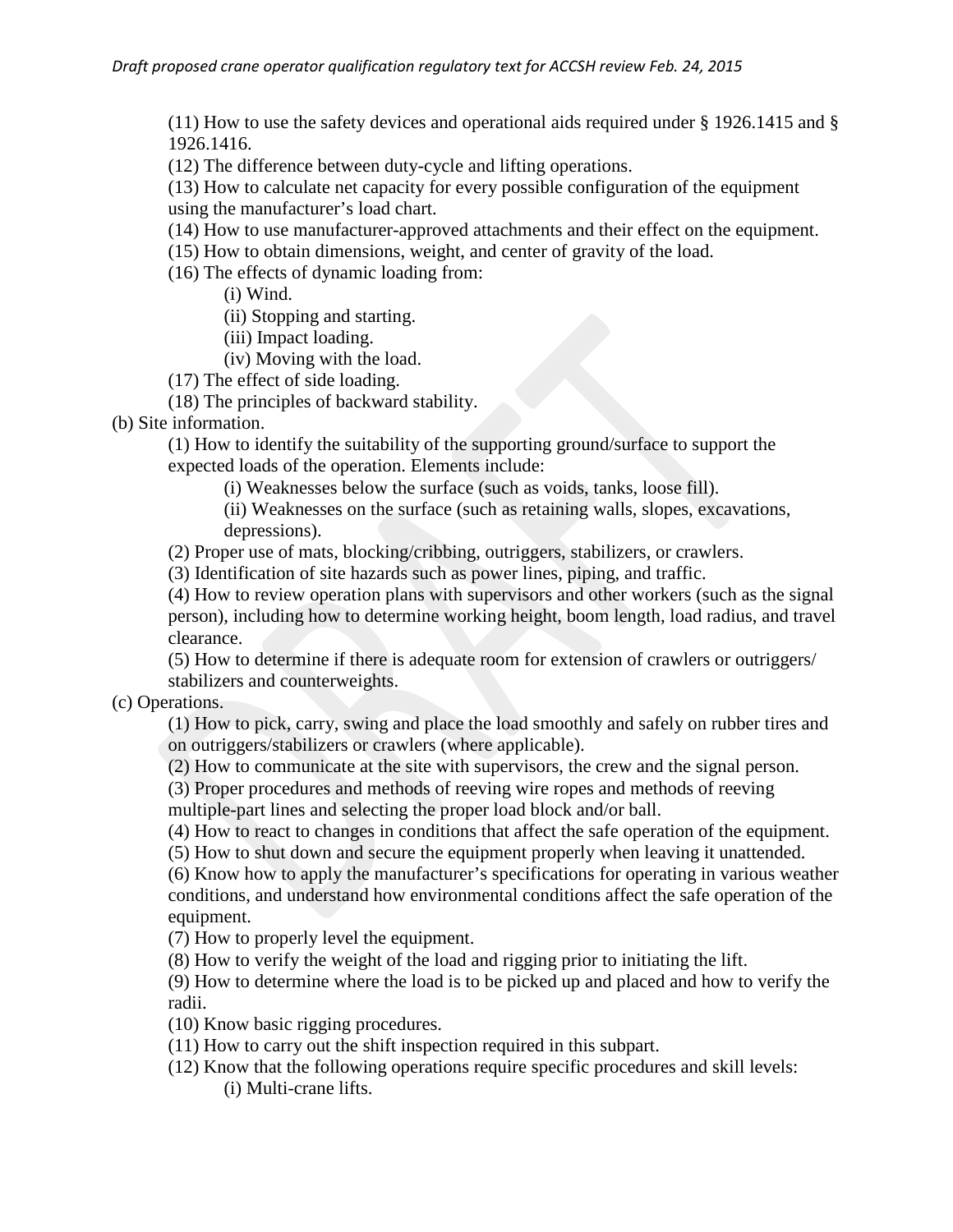(ii) Hoisting personnel.

(iii) Clamshell/dragline operations.

(iv) Pile driving and extracting.

(v) Concrete operations, including poured in- place and tilt-up.

(vi) Demolition operations.

(vii) Operations on water.

(viii) Magnet operations.

(ix) Multi-drum operations.

(13) Know the proper procedures for operating safely under the following conditions: (i) Traveling with suspended loads.

(ii) Approaching a two-block condition.

(iii) Operating near power lines.

(iv) Hoisting personnel.

(v) Using other than full outrigger/crawler or stabilizer extensions.

(vi) Lifting loads from beneath the surface of the water.

(vii) Using various approved counterweight configurations.

(viii) Handling loads out of the operator's vision (''operating in the blind'').

(ix) Using electronic communication systems for signal communication.

(14) Know the proper procedures for load control and the use of hand-held tag lines.

### (15) Know the emergency response procedure for:

(i) Fires.

(ii) Power line contact.

(iii) Loss of stability.

(iv) Control malfunction.

(v) Two-blocking.

(vi) Overload.

(vii) Carrier or travel malfunction.

(16) Know how to properly use outriggers and stabilizers in accordance with

manufacturer specifications.

(d) Use of load charts.

(1) Know the terminology necessary to use load charts.

(2) Know how to ensure that the load chart is the appropriate chart for the equipment in its particular configuration and application.

(3) Know how to use load charts. This includes knowing:

(i) The operational limitations of load charts and footnotes.

(ii) How to relate the chart to the configuration of the crane, crawlers, or

outriggers/ stabilizers extended or retracted, jib erected or offset, and various counterweight configurations.

(iii) The difference between structural capacity and capacity limited by stability.

(iv) What is included in capacity ratings.

(v) The range diagram and its relationship to the load chart.

(vi) The work area chart and its relationship to the load chart.

(vii) Where to find and how to use the ''parts-of-line'' information.

(4) Know how to use the load chart together with the load indicators and/or load moment devices.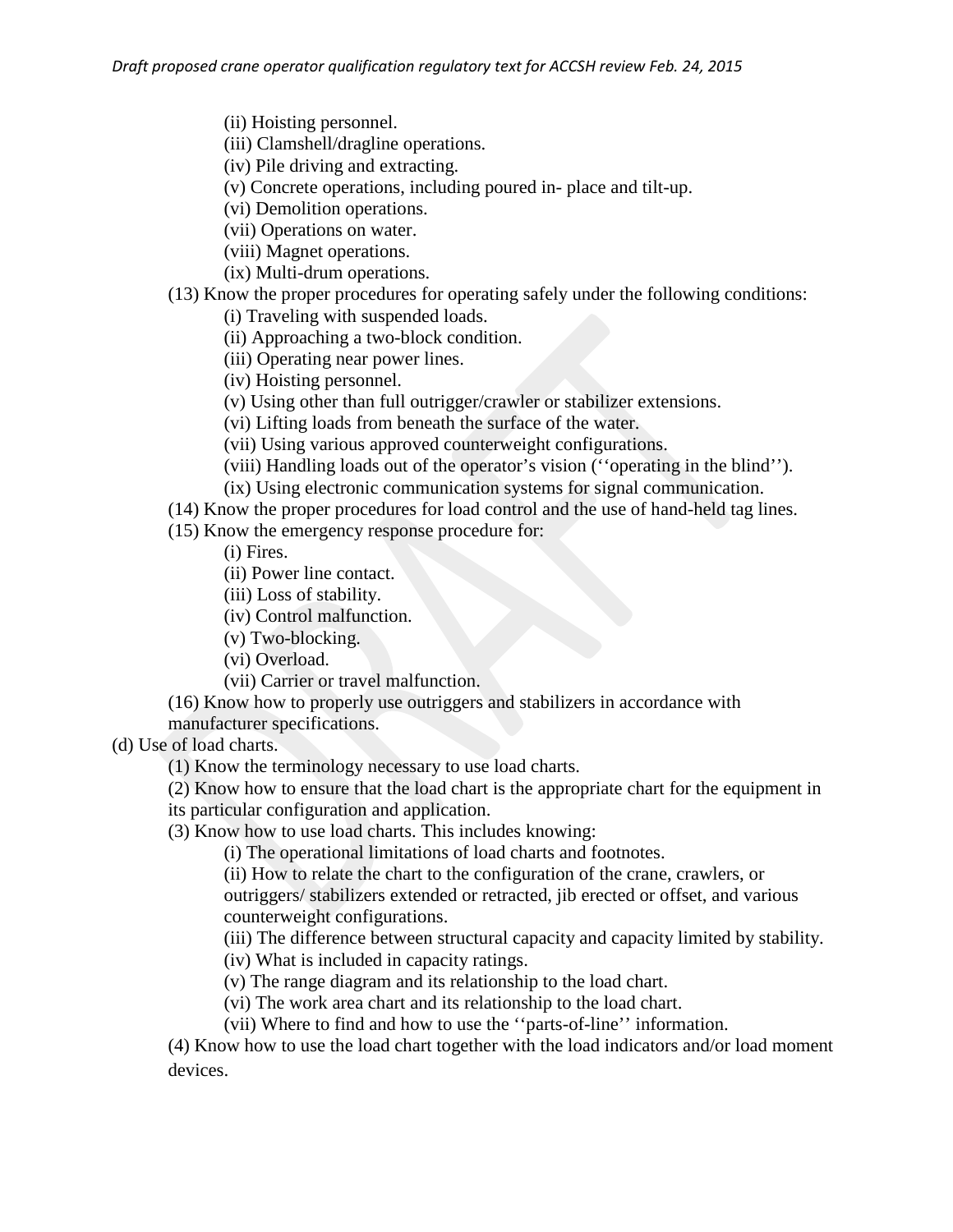### **Appendix D to Subpart CC of Part 1926 – Documentation of operator evaluation**

| $(1)$ Operator's name |  |
|-----------------------|--|
|                       |  |

(2) **Company name**, address, contact information:

**(3) Training-** The candidate has successfully completed training in all of the topics in Appendix C. Dates during which training was conducted: \_\_\_\_\_\_\_\_\_\_\_\_\_\_\_\_\_\_\_\_\_\_\_\_\_\_\_\_\_\_\_\_\_\_ Trainer's name: \_\_\_\_\_\_\_\_\_\_\_\_\_\_\_\_\_\_\_ Signature: \_\_\_\_\_\_\_\_\_\_\_\_\_\_\_\_\_\_\_\_\_\_\_\_ Date: \_\_\_\_\_\_

\_\_\_\_\_\_\_\_\_\_\_\_\_\_\_\_\_\_\_\_\_\_\_\_\_\_\_\_\_\_\_\_\_\_\_\_\_\_\_\_\_\_\_\_\_\_\_\_\_\_\_\_\_\_\_\_\_\_\_\_\_\_\_\_\_\_\_\_\_\_\_\_\_\_\_\_\_

#### **(4) Evaluation on specific equipment**

With respect to the equipment that the candidate will operate, **please initial** to indicate that you have evaluated the candidate on the following knowledge areas and have determined that he/she is competent in those areas:

|                  | Equipment | Equipment | Equipment |
|------------------|-----------|-----------|-----------|
|                  | A         | B         |           |
| Signaling        |           |           |           |
| Set-up           |           |           |           |
| Assembly/        |           |           |           |
| Disassembly      |           |           |           |
| Driving          |           |           |           |
| Inspection       |           |           |           |
| Maintenance      |           |           |           |
| Operational aids |           |           |           |
| Shutdown         |           |           |           |

With respect to equipment that the candidate will operate. I have evaluated the candidate and have determined that he/she:

(i) has the skills necessary to operate the equipment safely, including those specific to the equipment's operational aids and software, the size and configuration of the equipment (including its lifting capacity, boom length, luffing jib, and counterweight set-up); (ii) has the knowledge and judgment to make sound determinations regarding equipment operations; and

(iii) can apply the equipment's load charts and the manufacturer's procedures.

|                                                  | <b>Equip A:</b> include make, model, and limitations (such as configurations, attachments, boom |
|--------------------------------------------------|-------------------------------------------------------------------------------------------------|
| length, capacity, etc.) $\overline{\phantom{a}}$ |                                                                                                 |
| Evaluator's name (print):                        | Phone: 0                                                                                        |

Evaluator's company (if any) or other contact info: \_\_\_\_\_\_\_\_\_\_\_\_\_\_\_\_\_\_\_\_\_\_\_\_\_\_\_\_\_

|  | Evaluator's signature: |
|--|------------------------|
|  |                        |

Date:

*\* If there are multiple evaluators, use a different equipment letter (e.g., Equip A and Equip B) for each evaluator, but in the equipment description note that the equipment is the same (i.e., "Same as Equip A")*